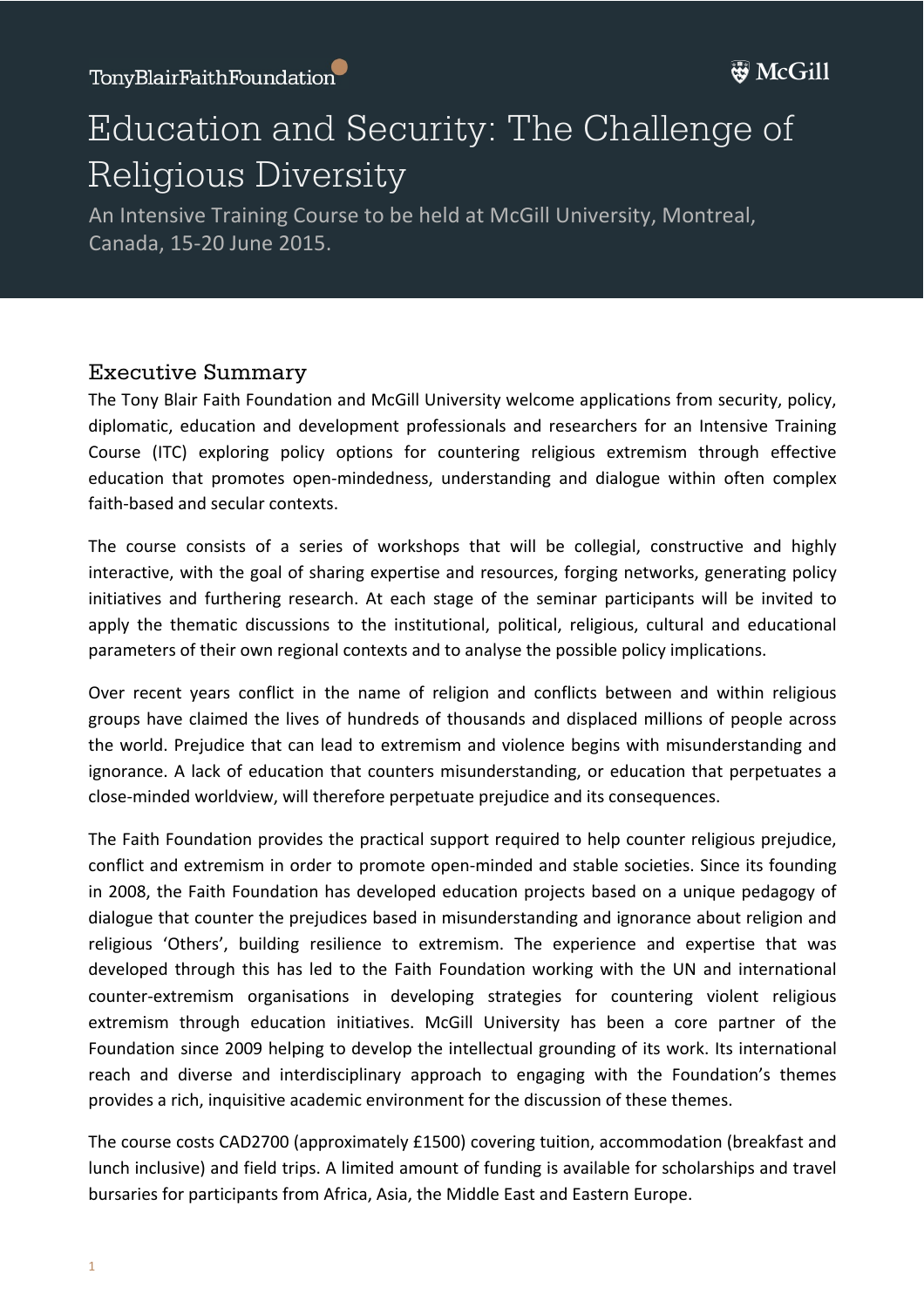## Context

Over recent vears conflict in the name of religion and conflicts between and within religious groups have claimed the lives of hundreds of thousands and displaced millions of people across the world. Prejudice that can lead to extremism and violence begins with misunderstanding and ignorance. A lack of education that counters misunderstanding, or education that perpetuates a close-minded worldview, will therefore perpetuate prejudice and its consequences.

In a speech in November 2013 to the UN Security Council, former British Prime Minister, Tony Blair, defined inter-religious and inter-cultural education as a security issue in the 21st century. Education about, and exposure to, religious diversity that promotes an open-minded worldview is an indispensable means of countering oppression or violence related to religion. This does not just have the potential to uproot extremism, but can also uproot the thinking and ideology that fosters it.

Moreover, creating generational change through education that can uproot this thinking is essential to undermining the extremists' ability to recruit and thereby continue cycles of violence, ensuring that money spent today on security and 'hard' counter-extremism measures is not wasted.

The development of sustainable educational capacity for religious mutual understanding and dialogue is beginning to be recognised as a key foreign policy objective for effective long-term prevention of forms of oppression and violence perpetuated by or against religious actors and communities. The adoption of UN Security Council Resolution 2178 and President Obama's speech to the UN General Assembly in September 2014 demonstrate this.

However, advancing constructive approaches to religious literacy is fraught with difficulties. Conflicts around religion and education have become sites of deadly violence in many regional contexts. Conflicts over the relationship between state controlled religious instruction and faithbased educational institutions are also sites of real tension and unresolved debate in many Western liberal democracies. Recognising the significance of education as a security issue, and how education can improve long-term security policy, has never been more necessary.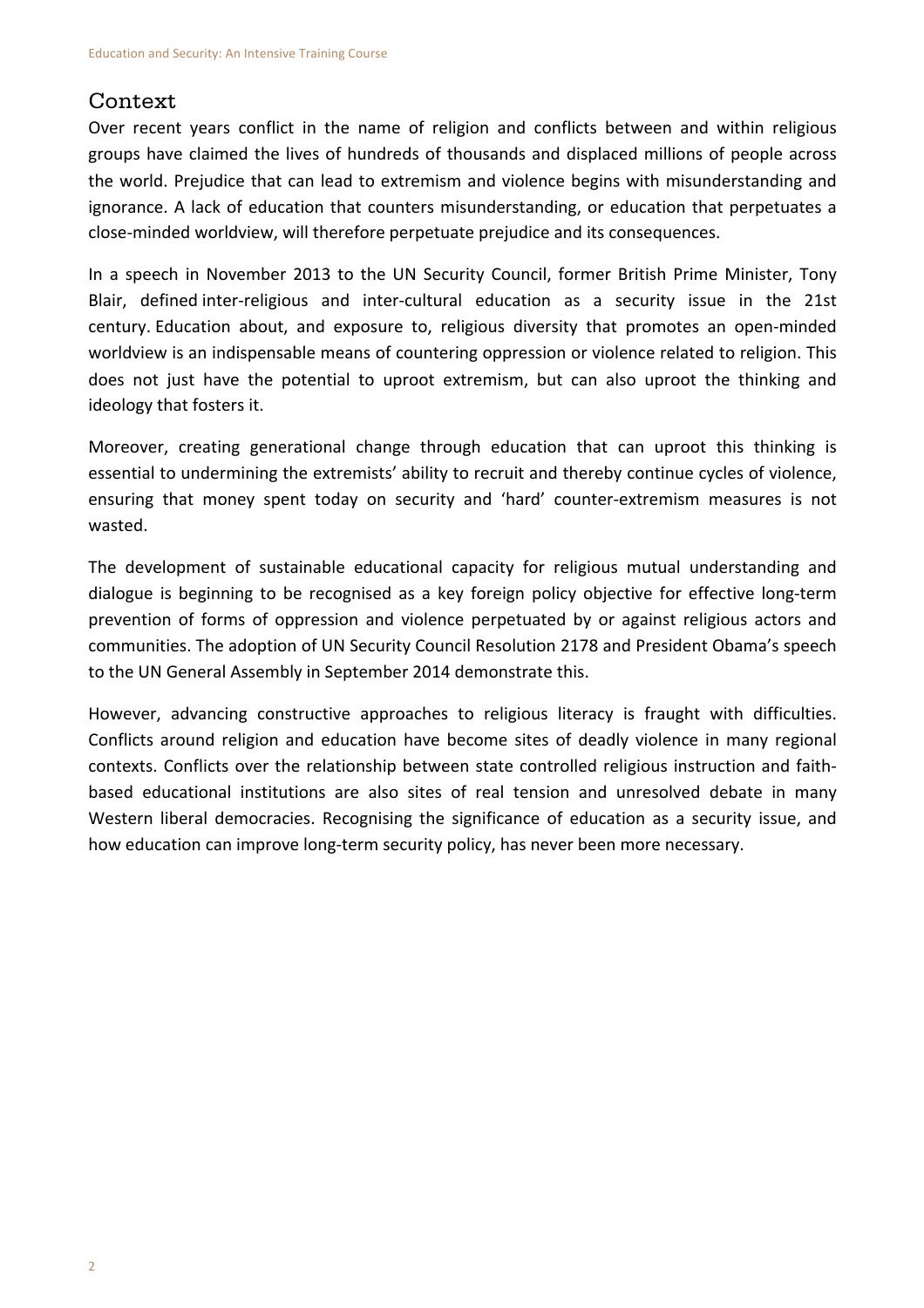## The Course

This weeklong Intensive Training Course will investigate the critical role of education in a world of great religious, and non-religious, diversity. The course, led by international experts on religion, education and security, consists of a series of workshops for security, policy, diplomatic, education and development professionals and researchers. These explore the challenges of delivering effective educational approaches that promote mutual understanding and dialogue within complex faith-based and secular contexts in order to counter religious extremism. These workshops will be collegial, constructive and highly interactive, with the goal of sharing expertise and resources, forging networks, generating policy initiatives, and furthering research. At each stage of the seminar participants will be invited to apply the thematic discussions to the institutional, political, cultural and educational parameters of their own regional contexts and to analyse the possible policy implications.

Participants will:

- Explore the importance of inter-cultural and inter-religious education in security agendas.
- Develop an understanding of educational frameworks and approaches for understanding religion and examine religious and secular patterns of educational exclusion.
- Map existing conflicts and debates over religion and education around the world, investigating case studies of particular situations worldwide and reviewing best practice in informational and formational education.
- Consider core objectives and capacities that security policy would need to address with regard to education, reflecting on the educational conditions and contexts required to implement effective educational approaches to counter extremism.
- Throughout, apply their learning to their own national and regional contexts and security concerns.

The course is a twin-track course for professionals and students, and the professional track will run in parallel with the student track though the majority of sessions will be separate.

The course will be held under the Chatham House Rule. This internationally recognised stipulation helps to create a safe space where participants can speak openly and freely engage with and discuss the best policy options for their countries. The rule states that,

When a meeting, or part thereof, is held under the Chatham House Rule, participants are free to use the information received, but neither the identity nor the affiliation of the speaker(s), nor that of any other participant, may be revealed.

Participants must not directly quote, name or link material to the course in any report, social media or conversation. A report of the course will be circulated by the Faith Foundation that will abide by this rule.

## Course Outline

Each day will consider a particular theme in order to build and develop knowledge constructively across the week. Participants will develop context specific policy proposals throughout the week to practically apply the knowledge they are developing.

There will be various social events with other participants and the course instructors, including an opportunity to network with Canadian officials during a public event in Ottawa.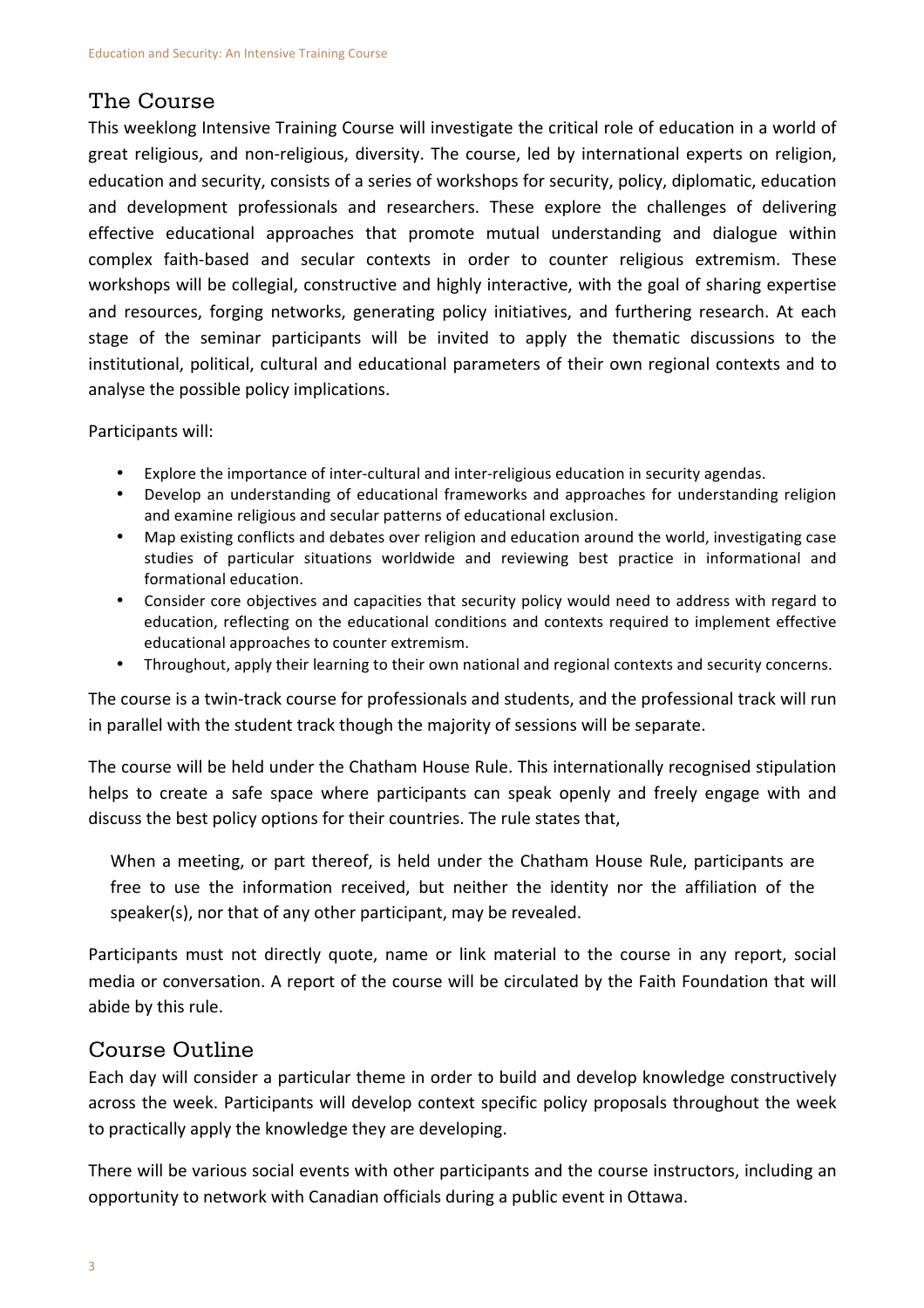By building from the emphasis placed on education by the UDHR and CDHRI, the course examines the prevalence and impact of exclusionary and inclusionary educational approaches, both religious and secular, which marginalise or prohibit or encourage meaningful engagement with religious diversity. From this understanding it then explores contemporary scholarship and practical examples of approaches to, and best practice in, educational models engaging religious understanding and pluralism.

#### **Day 1 – Religion, Education and Security Concerns**

The course begins by reviewing key security concerns that are related to education and religion. It will consider aspects of religion in violent extremism and look at processes of radicalisation and the role that education can play in these. It will ensure that participants are aware of key ambiguities and nuances in these areas and be able to conceptualise the role of religion and education in these security concerns.

#### Day 2 – Religion, Education and Conflict

Participants will consider why education is important to security policy and the problems that can arise from problematising education as a security concern. They will look at the frameworks and approaches that challenge us to look at education as a security solution. They will study exclusivist and inclusivist forms of education in both religious and secular environments that can lead to, or alternatively counter, conflict situations, and will analyse examples of these from around the world.

#### Day 3 – Educational Responses to Security Concerns

Day three will begin our investigation of forms of education appropriate to responding to security concerns. After taking an in-depth look at key concepts and dynamics of counter-radicalisation participants will explore challenges of religious literacy and diversity in education and approaches for incorporating inter-religious and inter-cultural understanding.

#### **Day 4 – Dialogue and Formational Education**

Day four will take place in Ottawa and will continue our investigation of forms of education by thinking about the importance of encounter and dialogue in the development of children's attitudes and opinions. In the evening a public event will explore these themes with VIP guests.

#### **Day 5 – Building Sustainable Policy**

On day five, also in Ottawa, participants will examine capacity issues within governments, the education sector and the non-governmental sector for the implementation of education in security policy. They will examine case studies of best practice and interrogate their ideas in conversation with policy professionals from the Canadian government.

#### **Day 6 – Building Contextual Policy**

Day six will complete the course by assessing the local contexts of the participants and defining opportunities and strategies for developing educational capacity in these contexts, with direct reference to the policy proposals that participants have developed. In the afternoon the course will be concluded with an evaluation session before a closing reception and supper in the evening.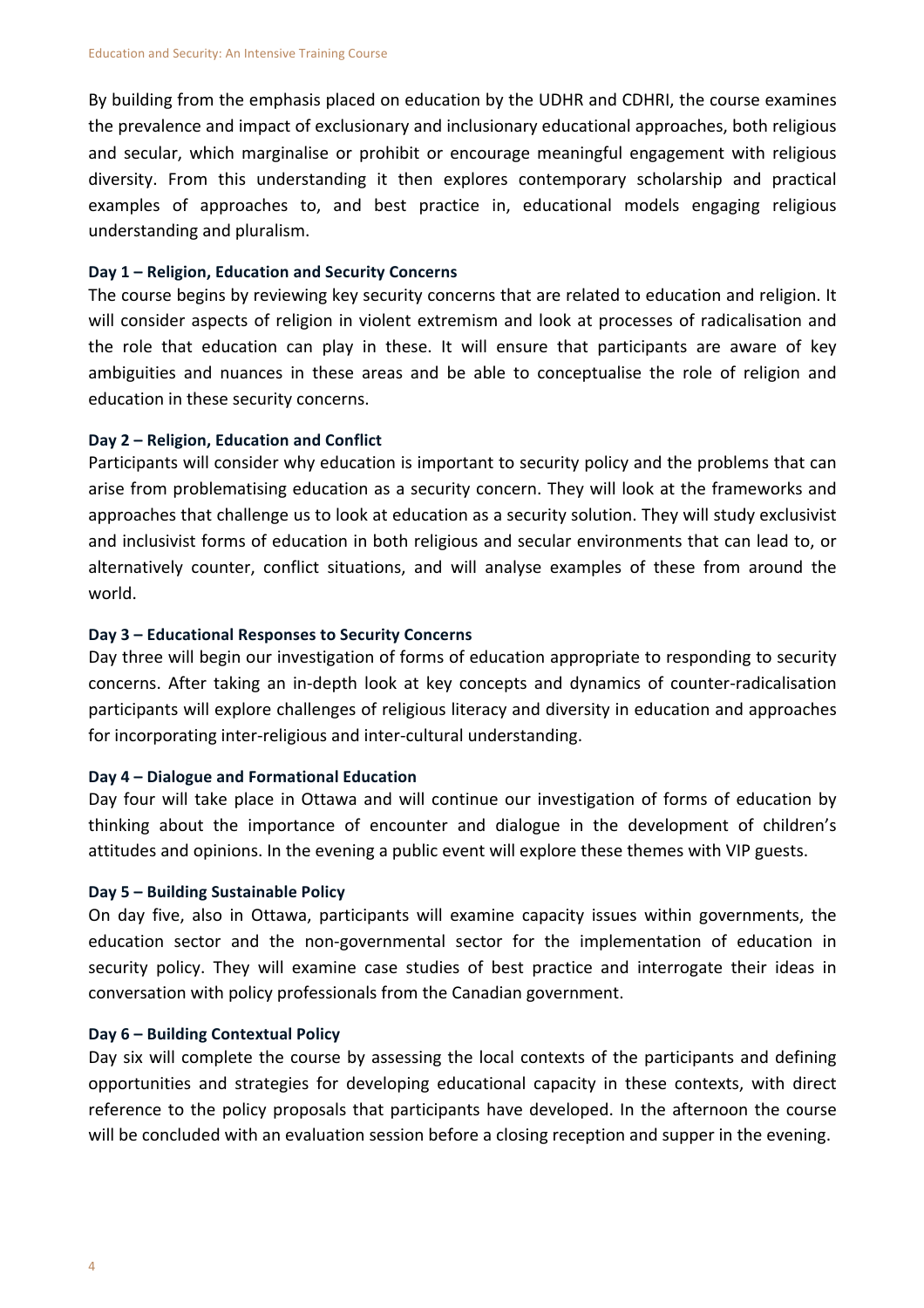## Teaching Team

International experts in the areas of religion, education and security will lead the course.

#### **Professor Thorsten Knauth, University of Duisburg-Essen**

Thorsten Knauth is Professor of Religious Education and Director of the Institute for Interreligious Learning at the University of Duisburg-Essen. He was Research Manager and Co-Project Leader of the REDCo Project  $-$  a large pan-European research programme on religion in education as a factor contributing to dialogue or to conflict. He is also Visiting Professor at the Academy of World Religions, University of Hamburg.

Knauth's extensive publications in the area of religion, education and conflict recently include *Dialoque and Conflict on Religion, Islam in Education in European Countries* and *Encountering Religious Pluralism in School and Society*, all published by Waxmann. He has also authored numerous peer-reviewed articles and book chapters on a variety of topics and case studies under this theme.

Knauth is also a member of the Executive Board of the NGO Siddhartha – Help for Nepal.

### **Professor Peter Neumann, Kings College London**

Peter Neumann is Professor of Security Studies at the Department of War Studies, King's College London, and serves as Director of the International Centre for the Study of Radicalisation (ICSR, www.icsr.info), which he founded in early 2008. He has taught courses on terrorism, counterterrorism, intelligence, radicalisation and counter-radicalisation at King's College London, Georgetown University, Johns Hopkins University, and Sciences Po (Lyon).

Neumann has authored or co-authored five books, including *Old and New Terrorism*, published by Polity Press in 2009, and *The Strategy of Terrorism* (with M.L.R. Smith), published by Routledge in 2008, and is the author of numerous peer-reviewed articles and influential policy reports dealing with different aspects of terrorism and radicalisation. The most recent are "#Greenbirds: Measuring Importance and Influence in Syrian Foreign Fighter Networks" (ICSR, April 2014; with Joseph Carter and Shiraz Maher) and "Countering Online Radicalisation in America" (Bipartisan Policy Center, December 2012).

Neumann is a member of the editorial boards of three leading, peer-reviewed journals – *Studies in Conflict and Terrorism, the Journal of Strategic Studies* and *Democracy and Security* – and serves as investigator for the National Consortium for the Study of Terrorism and Responses to Terrorism (START) at the University of Maryland. He is an advisor to the Club de Madrid, the association of former Presidents and Prime Ministers, and has given evidence before committees of the U.S. House of Representatives and the UK House of Commons.

#### **Professor Ratna Ghosh CM OQ FRSC, McGill University**

Ratna Ghosh is James McGill Professor and William C. Macdonald Professor of Education at McGill University. She has served as Director of Graduate Studies and Research for McGill's Faculty of Education, and Acting Director of McGill International. She served as Resident Director and then President of the Shastri Indo-Canadian Institute and has been on the Board of Directors (as well as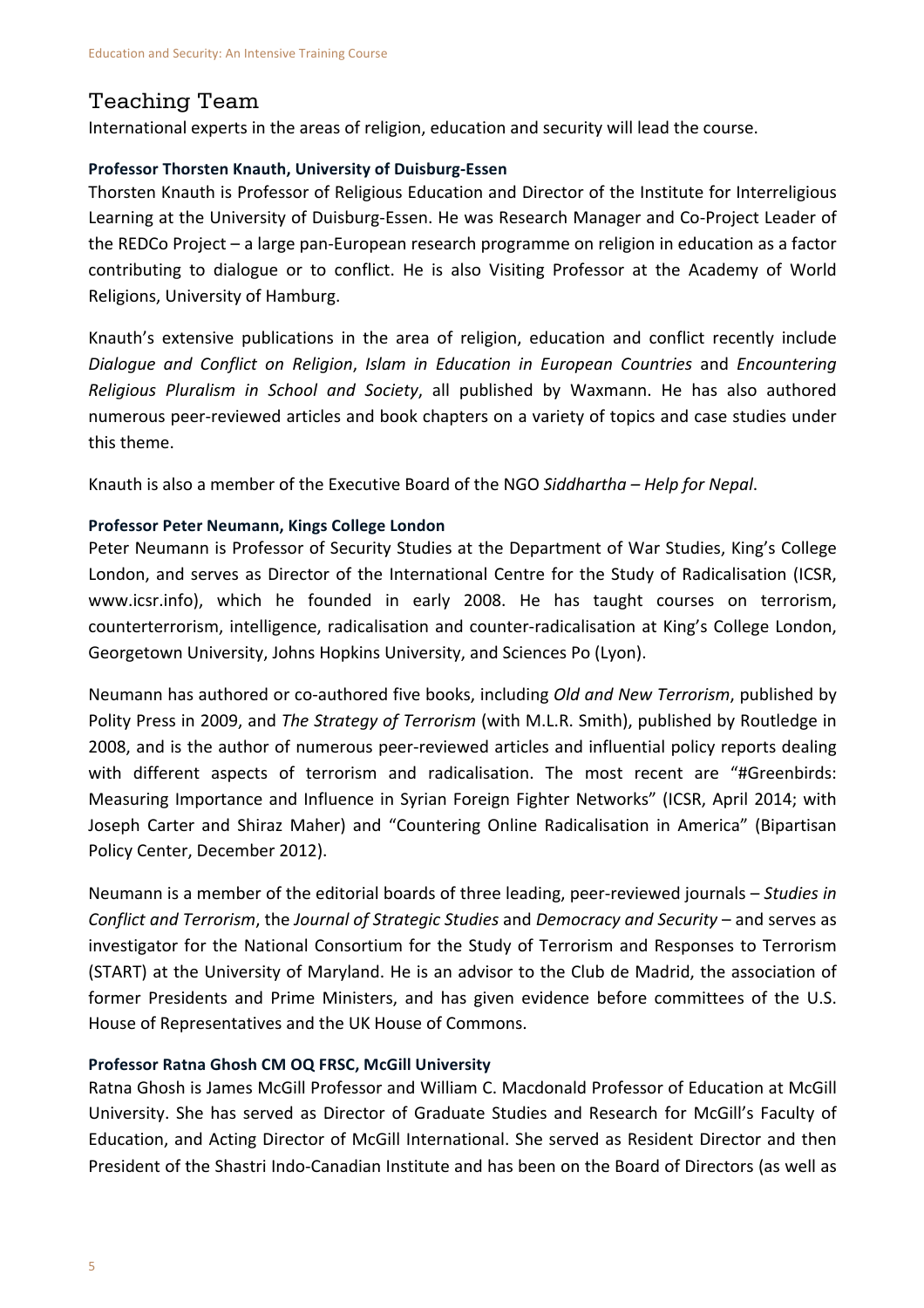the Education and International Committees) of the Canadian Human Rights Foundation. She was President (2011-2012) of the Comparative and International Education Society of the USA.

Ghosh's extensive publications recently include *Education and the Politics of Difference: Canadian* Perspectives (with A. Abdi), published by Canadian Press in 2013; *Redefining Multicultural Education*, published by Nelson Thomas Learning in 2002; and *Contemporary Issues in Diversity and Education* (with D. Lussier) for a special issue of *Canadian and International Education* in 2011. She has done research in Canada, Asia, Africa and Latin America, most recently looking at India and South Asia.

Ghosh was appointed a Member of the Order of Canada (CM) in 2000, Officer of the Order of Quebec (OQ) in 2005, and was elected a Fellow of the Royal Society of Canada (FRSC) in 1999.

## **Professor Daniel Cere, McGill University, Co-Convener**

Daniel Cere is professor of Religious Studies and a researcher on religion, law, and ethics. He serves as Director of the Institute for the Study of Marriage Law and Culture and Co-Director of the Newman Institute of Catholic Studies. Cere also specialises in Religious Freedom and Human Rights. Cere has been a consultant for government and religious institutions on issues of religious freedom, reasonable accommodation, and family law in both Canada and the United States.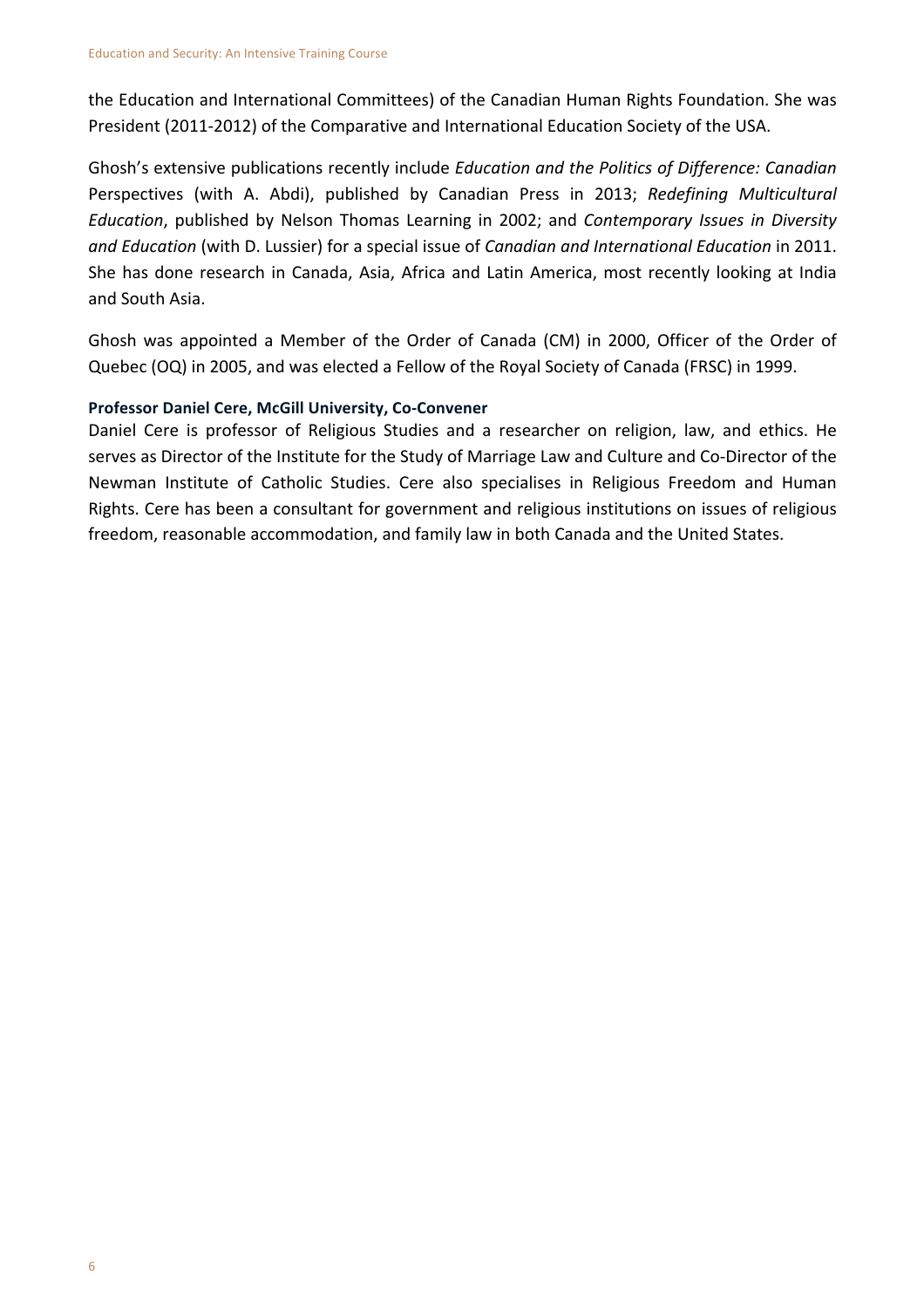## Applications

The course is open to policymakers, educationalists and interested professionals.

Applications open 5 January 2015 and close 15 March 2015.

Candidates should complete the application form and return it with a copy of their CV to fgi@tonyblairfaithfoundation.org.

Successful candidates will be notified by 30 March 2015. Confirmation of attendance will be needed as per the payment schedule below. Please understand that dependent on the number of applications received, we may not have the time to respond to all applications. If you have not heard from us by this date, please assume that your application has not been successful.

## Fees

The course fee is CAD \$2700. This covers all tuition, accommodation (breakfast and lunch inclusive) and field trips. It does not include flights, airport transfer or evening meals.

A limited number of scholarships and travel bursaries are available. Please see the Scholarship and Travel Bursary application form for details. Scholarship applications returned separately to the main application will not be considered.

## **Payment Schedule**

To confirm your place, 50% of the fee will be due by  $10^{th}$  April 2015. The remainder will be due by  $30<sup>th</sup>$  April 2015. This is fully refundable up to and including  $15<sup>th</sup>$  May 2015, 50% refundable up to and including 30<sup>th</sup> May 2015, and non-refundable in the two weeks immediately prior to the course.

## Visa

Successful applicants will require a **tourist** visa to enter Canada. Applicants will be responsible for obtaining their own visas. Applicants **should confirm whether they need a visa by checking:** http://www.cic.gc.ca/english/visit/visas.asp/.

To apply for a tourist visa, please contact the Canadian Office of Citizenship and Immigration: http://www.cic.gc.ca/english/visit/tourist.asp. 

Please note that if you are travelling via the United States of America you may need a transit **visa**: http://travel.state.gov/visa/temp/types/types\_4383.html.